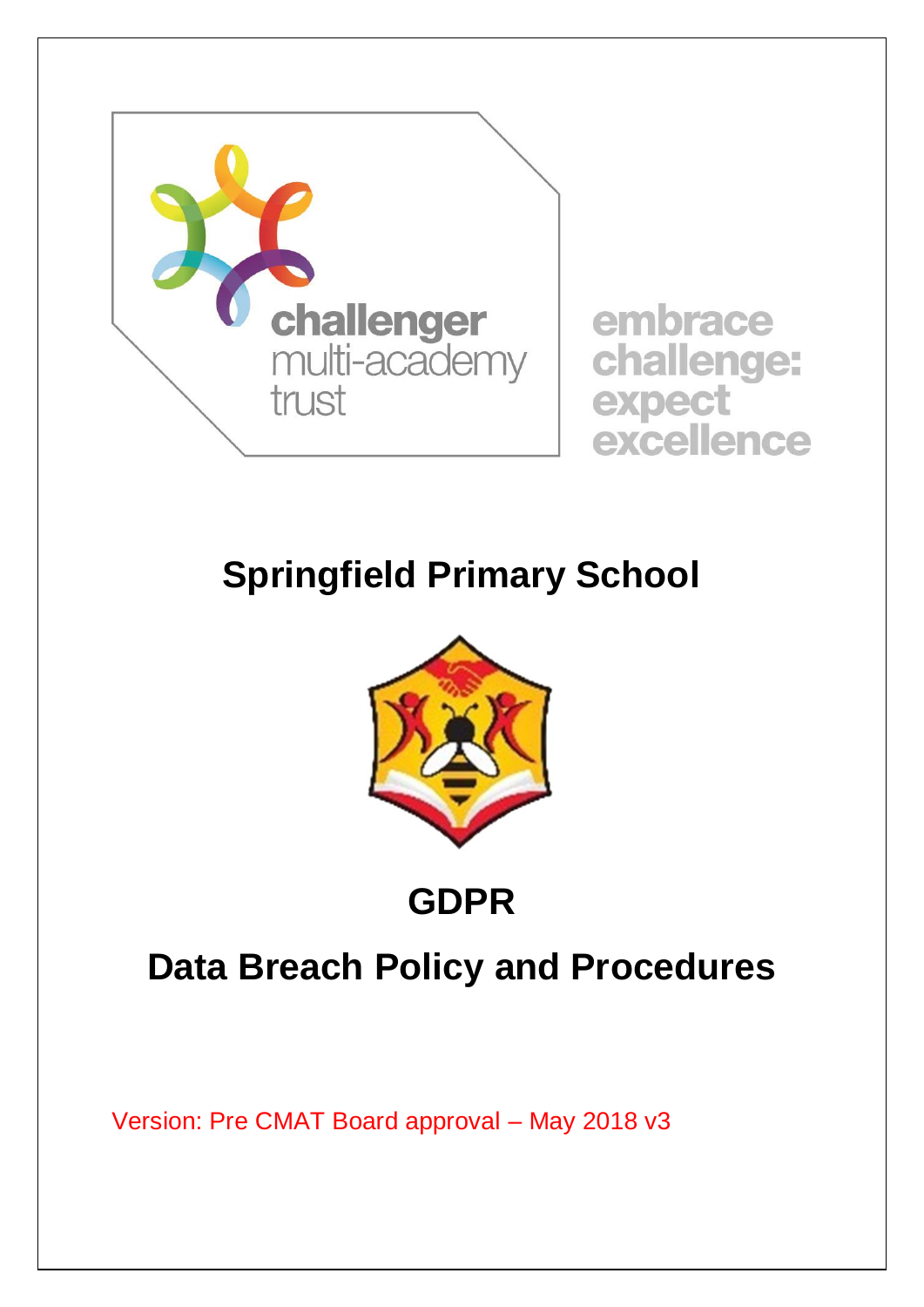**All references in this policy to the Trust applies to all CMAT operations including all schools and academies.**

#### 1 **Introduction**

- 1.1 The Trust understands the importance of keeping personal data secure and of effectively dealing with data breaches. This is essential for maintaining the trust of staff, pupils and their parents when the Trust uses their information.
- 1.2 This policy and procedure is to be used by the Trust in the event of a data breach at the Trust (or a suspected data breach).
- 1.3 All staff will receive training on how to recognise a data breach and the Trust's **Information Security Policy** contains guidance for staff on this issue.
- 1.4 The Trust is required to report certain breaches to the Information Commissioner's Office (ICO) and to data subjects under the General Data Protection Regulation (GDPR). There are strict timescales for reporting breaches which are outlined in section [7.](#page-6-0)
- 1.5 The Trust also has responsibilities to report certain incidents to other regulators such as the Education and Skills Funding Agency. Section [7](#page-6-0) below covers these reporting obligations.

#### 2 **Immediate action following a data breach (see Appendix 6)**

- Inform The Headteacher for a data breach related to individual schools and the Head of Operations for all other data breaches.
- The Headteacher will always inform the Head of Operations if they have had a suspected or actual data breach in their school.
- Identify what personal data is at risk.
- Take measures to prevent the breach from worsening e.g. changing password/access codes, removing an email from pupils' inboxes which was sent by mistake.
- Recover any of the compromised personal data e.g. use back-ups to restore data.
- Consider whether outside agencies need to be informed as a matter of urgency e.g. the police in the event of a burglary or Children's Services where the breach may lead to serious harm being caused to a pupil.
- Consider whether any affected individuals will be told about the breach straight away. For example, so that they may take action to protect themselves or because they would find out about the breach from another source. Please note this is different to the mandatory notification to individuals covered at [7.6](#page-8-0) - [7.10](#page-8-1) below which does not need to be an immediate notification.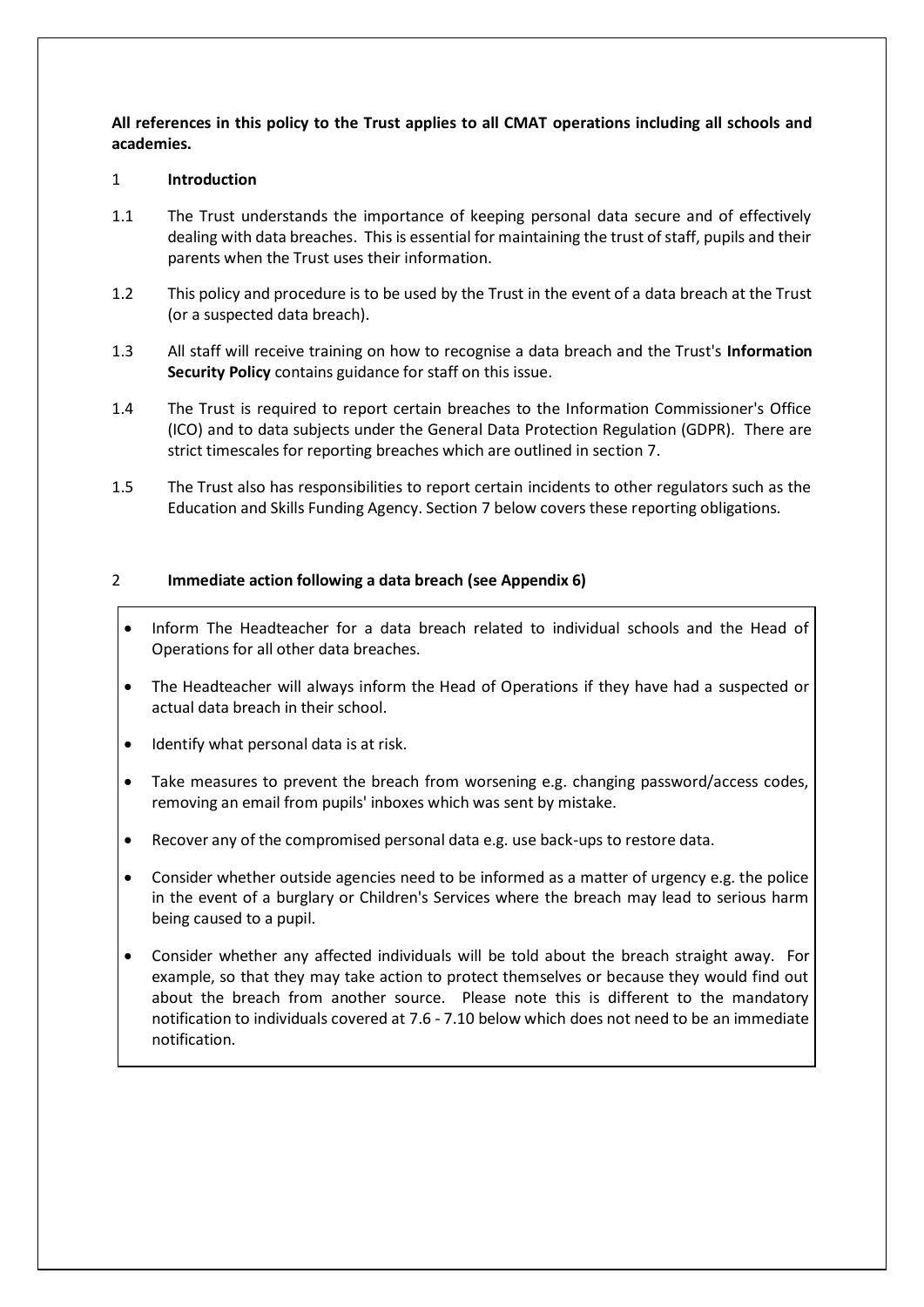#### 3 **What is a data breach?**

- 3.1 A data breach is a breach of security which leads to any of the following:
	- 3.1.1 the loss of personal data;
	- 3.1.2 the accidental or unlawful destruction of personal data;
	- 3.1.3 the disclosure of personal data to an unauthorised third party;
	- 3.1.4 the unlawful or accidental alteration of personal data; or
	- 3.1.5 unauthorised access to personal data.
- 3.2 Personal data is information:
	- 3.2.1 from which a person can be identified (either from the information itself or when combined with other information likely to be used to identify the person); and
	- 3.2.2 which relates to that person.
- 3.3 The following are examples of personal data held by the Trust:
	- 3.3.1 names and contact details of pupils, parents and staff;
	- 3.3.2 financial information about parents and staff;
	- 3.3.3 pupil exam results;
	- 3.3.4 safeguarding information about a particular family;
	- 3.3.5 information about pupil behaviour and attainment; and
	- 3.3.6 a pupil or staff member's medical information.
- 3.4 If staff are in any doubt as to whether an incident constitutes a data breach they must speak to the Headteacher if this relates to schools, or the Head of Operations, if this relates to CMAT personnel / Board members, who are not school based. Contact will be made immediately.
- 3.5 Please see [Appendix 1](#page-12-0) for examples of data breaches.

#### 4 **Roles and responsibilities**

4.1 Data Breach Response

| Role                                                   | <b>Responsibility</b>                                                                                                                                                                           |
|--------------------------------------------------------|-------------------------------------------------------------------------------------------------------------------------------------------------------------------------------------------------|
| Headteacher<br>(relating to school based)<br>breaches) | responsible for co-ordinating an initial response to any school<br>based breach.<br>will lead on any physical security measures which are required<br>at the school site to contain the breach. |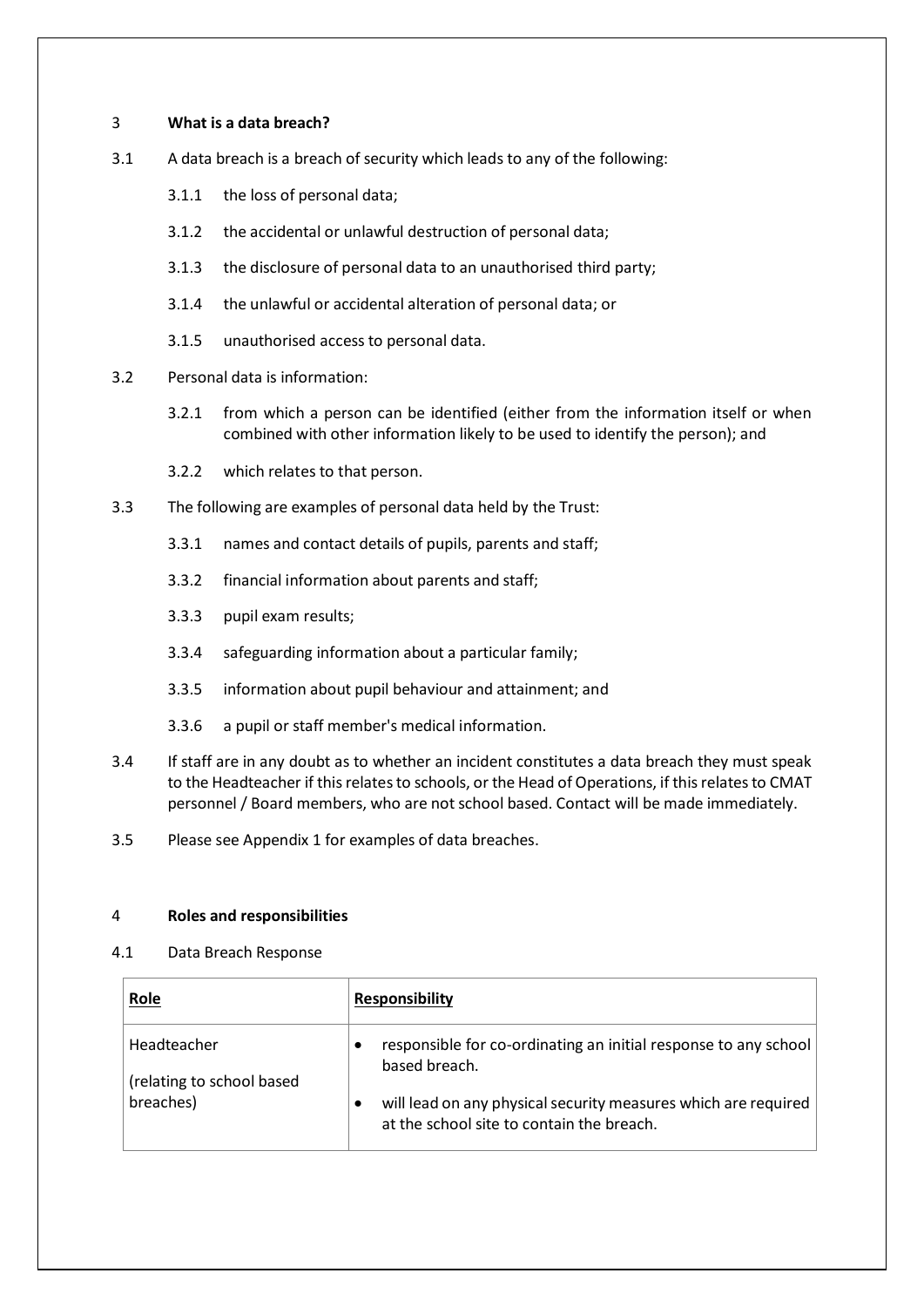|                             | responsible for any communications with pupils and parents<br>and for any pupil welfare or disciplinary considerations.                                                                            |
|-----------------------------|----------------------------------------------------------------------------------------------------------------------------------------------------------------------------------------------------|
|                             | will lead on any employee welfare or disciplinary issues<br>٠                                                                                                                                      |
|                             | responsible for ensuring the security of the schools' ICT<br>٠<br>infrastructure. In addition, for taking any possible technical<br>measures to recover personal data or to contain a data breach. |
|                             | Responsible for informing the CMAT Head of Operations.                                                                                                                                             |
| Head of operations for CMAT | responsible for co-ordinating the Trust's initial response to any<br>$\bullet$<br>breach that involves non-school based staff.                                                                     |
|                             | will lead on any physical security measures which are required<br>within the Trust offices etc to contain the breach.                                                                              |
|                             | will lead on any employee welfare or disciplinary issues<br>٠<br>involving Trust Officers, Trust consultancy and Trust Board<br>members                                                            |
|                             | responsible for ensuring the security of Trust based ICT<br>٠<br>infrastructure. In addition, for taking any possible technical<br>measures to recover personal data or to contain a data breach.  |
|                             | responsible for notifying and liaising with the Trust's insurers<br>٠<br>re school based and Central Trust team matters as required.                                                               |
|                             | Responsible for liaising with the Trust's Data Protection<br>officer.                                                                                                                              |
|                             | responsible for liaising with the Board of Trustees as<br>appropriate.                                                                                                                             |
|                             | Any decision to involve the Data Protection Officer at school /<br>central services level will be taken in liaison with the Trust CEO.                                                             |
| Data Protection Officer     | responsibility for the investigation of any data breach                                                                                                                                            |
|                             | The DPO will investigate the report, and determine whether a<br>breach has occurred. To decide, the DPO will consider whether<br>personal data has been accidentally or unlawfully:                |
|                             | Lost                                                                                                                                                                                               |
|                             | Stolen<br>Destroyed                                                                                                                                                                                |
|                             | Altered                                                                                                                                                                                            |
|                             | Disclosed or made available where it should not have<br>been                                                                                                                                       |
|                             | Made available to unauthorised people                                                                                                                                                              |
|                             |                                                                                                                                                                                                    |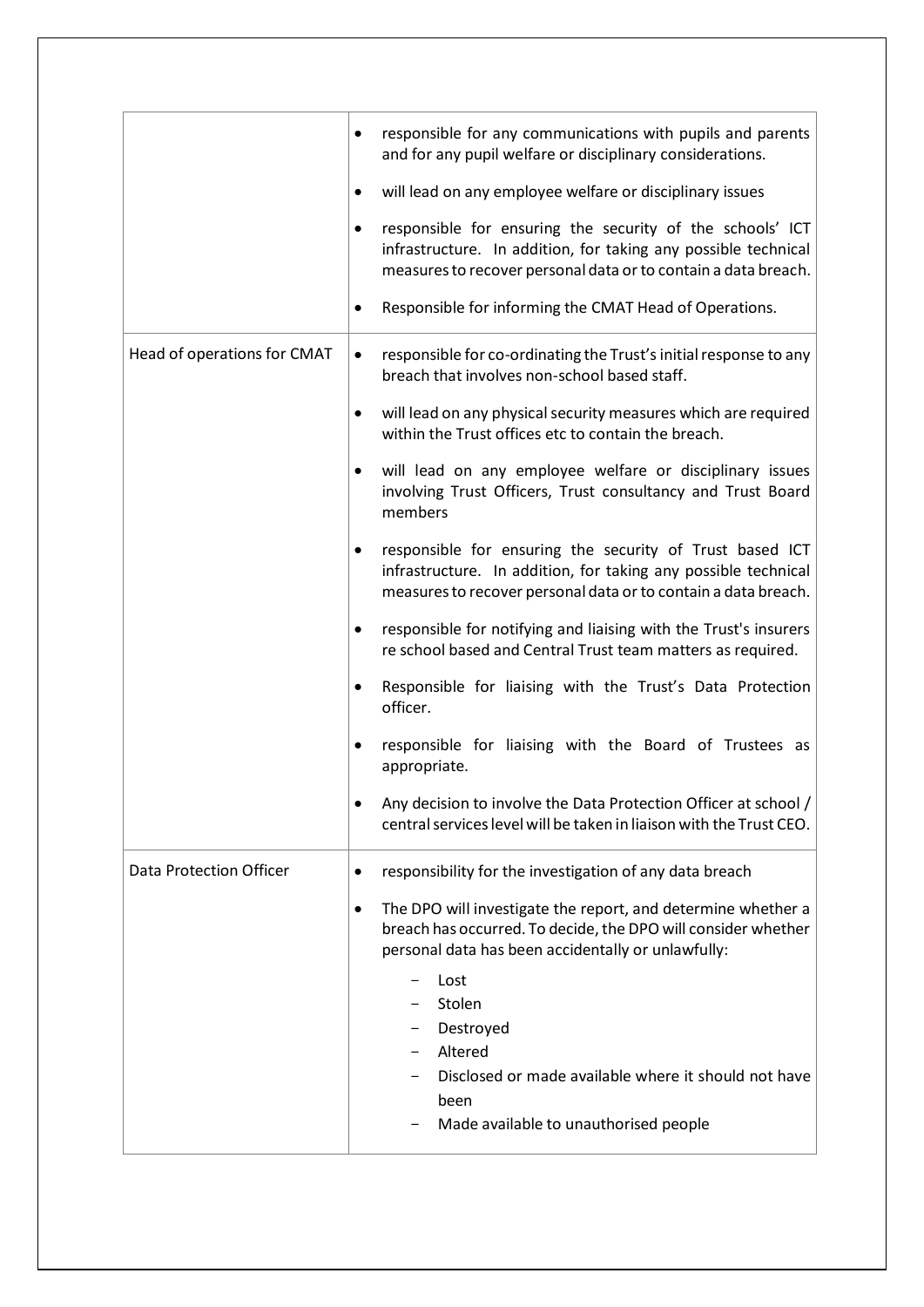| ٠         | The DPO, in liaison with the Headteacher and Head of<br>Operations will make all reasonable efforts to contain and<br>minimise the impact of the breach, assisted by relevant staff<br>members or data processors where necessary.                                                                                                                            |
|-----------|---------------------------------------------------------------------------------------------------------------------------------------------------------------------------------------------------------------------------------------------------------------------------------------------------------------------------------------------------------------|
| ٠         | The DPO will assess the potential consequences, based on how<br>serious they are, and how likely they are to happen.                                                                                                                                                                                                                                          |
|           | The DPO will work out whether the breach must be reported<br>to the ICO. This must be judged on a case-by-case basis. To<br>decide, the DPO will consider whether the breach is likely to<br>negatively affect people's rights and freedoms, and cause<br>them any physical, material or non-material damage (e.g.<br>emotional distress), including through: |
|           | Loss of control over their data                                                                                                                                                                                                                                                                                                                               |
|           | Discrimination                                                                                                                                                                                                                                                                                                                                                |
|           | Identify theft or fraud                                                                                                                                                                                                                                                                                                                                       |
|           | <b>Financial loss</b><br>$\qquad \qquad -$                                                                                                                                                                                                                                                                                                                    |
|           | Unauthorised reversal of pseudonymisation (for example,<br>$-$<br>key-coding)                                                                                                                                                                                                                                                                                 |
|           | Damage to reputation                                                                                                                                                                                                                                                                                                                                          |
|           | Loss of confidentiality<br>$-$                                                                                                                                                                                                                                                                                                                                |
|           | Any other significant economic or social disadvantage to<br>the individual(s) concerned                                                                                                                                                                                                                                                                       |
|           | If it's likely that there will be a risk to people's rights and<br>freedoms, the DPO must notify the ICO.                                                                                                                                                                                                                                                     |
| $\bullet$ | The DPO will document the decision (either way), in case it is<br>challenged at a later date by the ICO or an individual affected<br>by the breach. Documented decisions are stored electronically<br>by the DPO                                                                                                                                              |
| $\bullet$ | Where the ICO must be notified, the DPO will do this via the<br>'report a breach' page of the ICO website within 72 hours. As<br>required, the DPO will set out:                                                                                                                                                                                              |
|           | A description of the nature of the personal data breach<br>including, where possible:                                                                                                                                                                                                                                                                         |
|           | The categories and approximate number of individuals<br>concerned                                                                                                                                                                                                                                                                                             |
|           | The categories and approximate number of personal<br>data records concerned                                                                                                                                                                                                                                                                                   |
|           | The name and contact details of the DPO                                                                                                                                                                                                                                                                                                                       |
|           | A description of the likely consequences of the personal<br>data breach                                                                                                                                                                                                                                                                                       |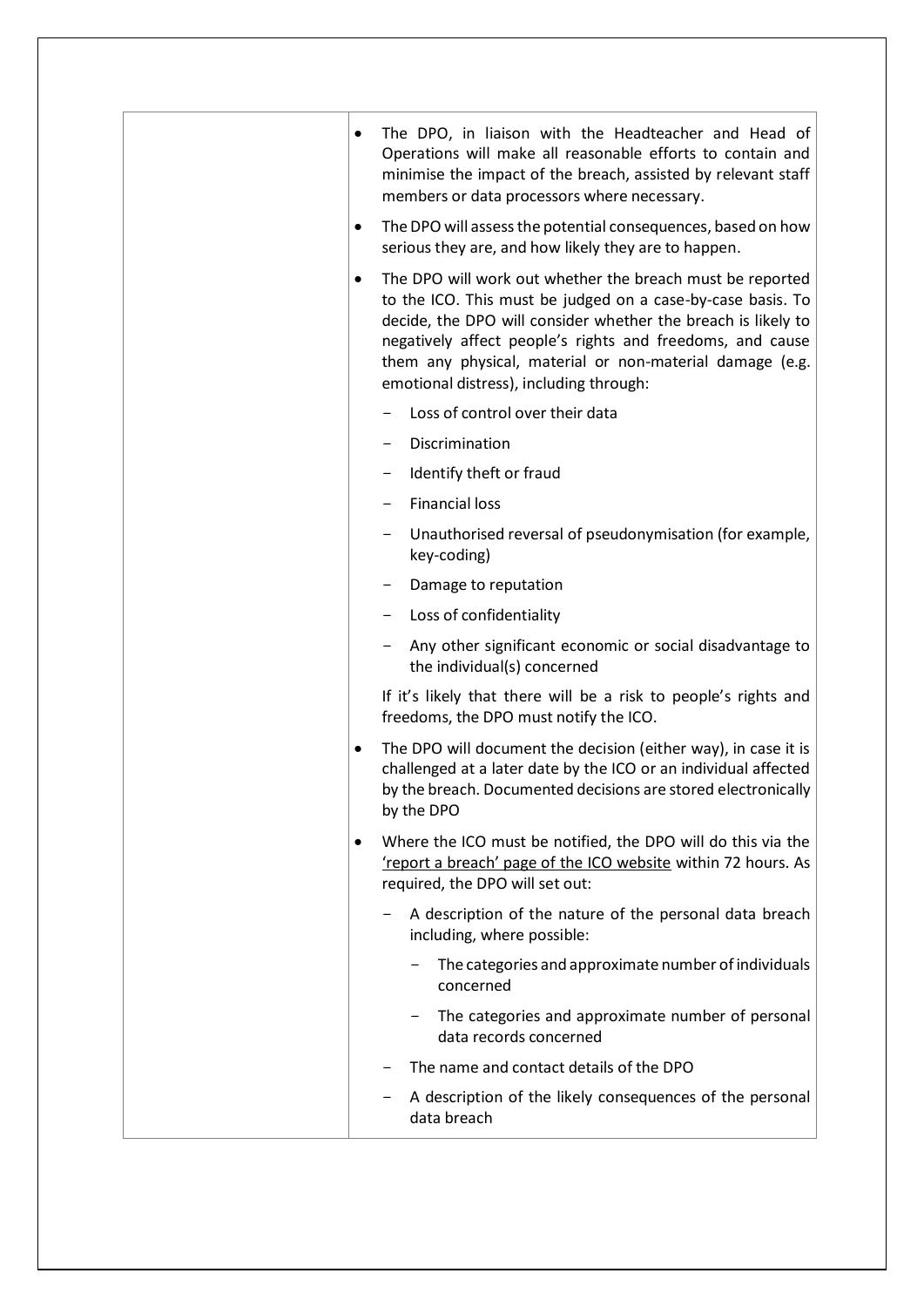| A description of the measures that have been, or will be<br>taken, to deal with the breach and mitigate any possible<br>adverse effects on the individual(s) concerned.                                                                                                                                    |
|------------------------------------------------------------------------------------------------------------------------------------------------------------------------------------------------------------------------------------------------------------------------------------------------------------|
| If all the above details are not yet known, the DPO will report<br>as much as they can within 72 hours. The report will explain<br>that there is a delay, the reasons why, and when the DPO<br>expects to have further information. The DPO will submit the<br>remaining information as soon as possible.  |
| The DPO will also assess the risk to individuals, again based on<br>$\bullet$<br>the severity and likelihood of potential or actual impact. If the<br>risk is high, the DPO will promptly inform, in writing, all<br>individuals whose personal data has been breached. This<br>notification will set out: |
| The name and contact details of the DPO.                                                                                                                                                                                                                                                                   |
| A description of the likely consequences of the personal<br>data breach.                                                                                                                                                                                                                                   |
| A description of the measures that have been, or will be,<br>taken to deal with the data breach and mitigate any<br>possible adverse effects on the individual(s) concerned.                                                                                                                               |
| The DPO will notify any relevant third parties who can help<br>mitigate the loss to individuals - for example, the police,<br>insurers, banks or credit card companies.                                                                                                                                    |
| The DPO will document each breach, irrespective of whether<br>٠<br>it is reported to the ICO. For each breach, this record will<br>include the:                                                                                                                                                            |
| Facts and cause<br>$\circ$                                                                                                                                                                                                                                                                                 |
| Effects<br>$\circ$                                                                                                                                                                                                                                                                                         |
| Action taken to contain it and ensure it does not<br>O<br>happen again (such as establishing more robust<br>processes or providing further training for individuals)                                                                                                                                       |
| Records of all breaches will be stored by the DPO.                                                                                                                                                                                                                                                         |
| The DPO and headteacher will meet to review what happened<br>and how it can be stopped from happening again. This meeting<br>will happen as soon as reasonably possible.                                                                                                                                   |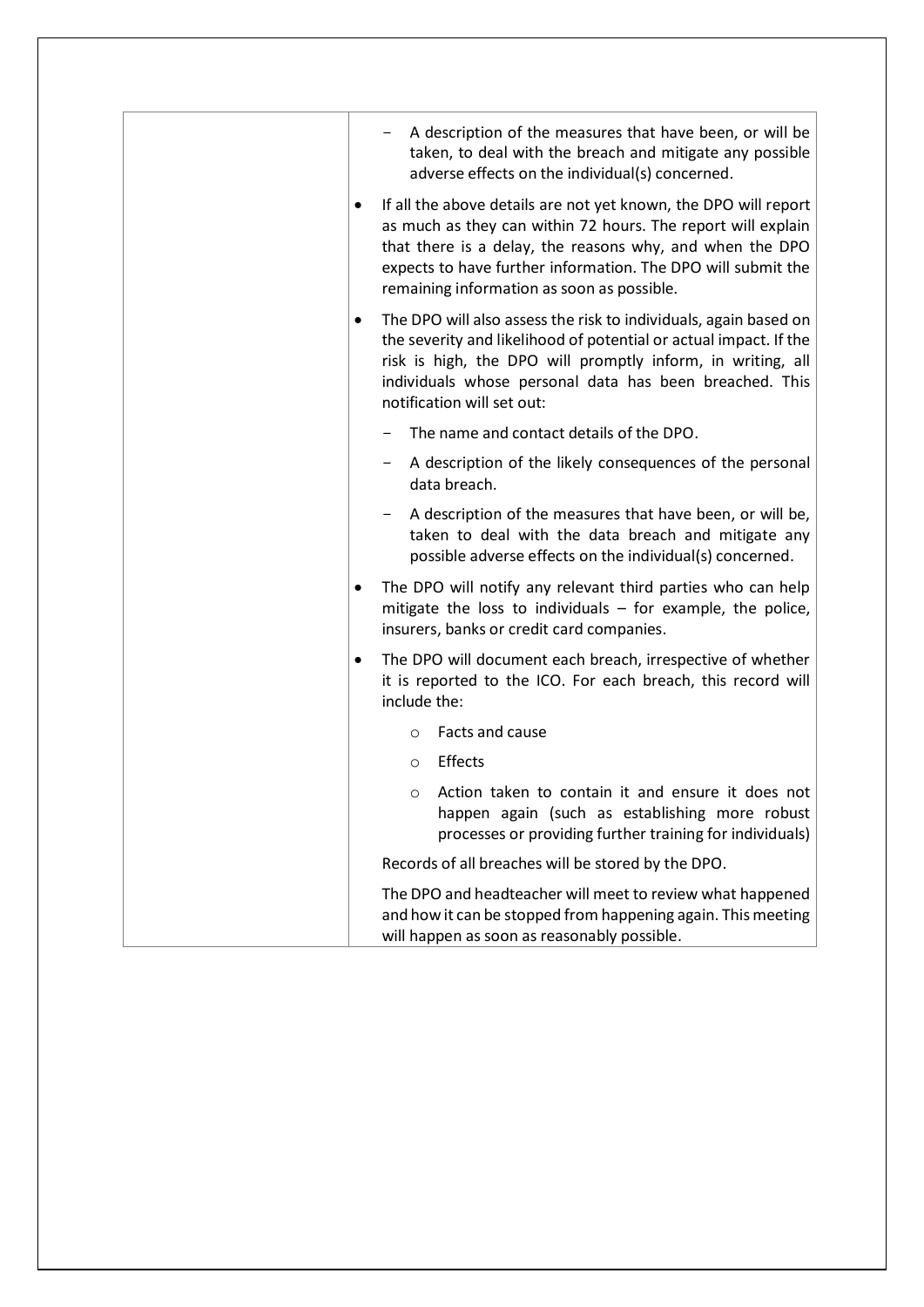#### 5 **Containment and recovery**

- 5.1 As soon as a data breach has been identified or is suspected, steps must be taken to recover any personal data and to contain the breach. For example, the Trust may need to:
	- 5.1.1 change any passwords and access codes which may have been compromised;
	- 5.1.2 if appropriate in all the circumstances, tell employees to notify their bank if financial information has been lost (or other information which could lead to financial fraud) and offer credit protection;
	- 5.1.3 limit staff and/or pupil access to certain areas of the Trust's IT network;
	- 5.1.4 use back-up tapes to restore lost or damaged data;
	- 5.1.5 take any measures to recover physical assets e.g. notifying the police or contacting third parties who may have found the property;
	- 5.1.6 notify its insurers; and
	- 5.1.7 take action to mitigate any loss.
- 5.2 The Headteacher or Head of Operations will decide what action is necessary and who will be responsible for the different aspects of containment and recovery. Where appropriate they will delegate tasks to other members of staff with the relevant expertise.
- <span id="page-6-2"></span>5.3 The Headteacher will always liaise with the Head of Operations who will seek assistance from outside experts if appropriate to effectively contain the breach and recover any personal data. For example, legal advice, reputation management advice or specialist technical advice.
- 5.4 Headteachers will never contact the DPO directly. They will always liaise with the Head of Operations who will contact the DPO as appropriate.

#### <span id="page-6-1"></span>6 **Establishing and assessing the risks**

- 6.1 The next stage in the process of dealing with a data breach is to establish and assess the risks presented by the breach. To assist with this process, the Headteacher / Head of operations or DPO will document the answers to the questions contained in [0](#page-12-1) in as much detail as possible.
- 6.2 The table in [0](#page-12-1) will be copied into a new document in order to retain a record of this process.

### <span id="page-6-0"></span>7 **Notification**

### Notification to the Information Commissioner's Office

7.1 From 25 May 2018 the Trust will be required to report a data breach to the ICO unless the breach is unlikely to result in a risk to the rights and freedoms of individuals. The exercise which was documented under section [0](#page-6-1) above will be used to determine if a notification to the ICO is required. Headteachers will never report a matter to the ICO. Decisions here will always be made by the Head of Operations in liaison with the DPO.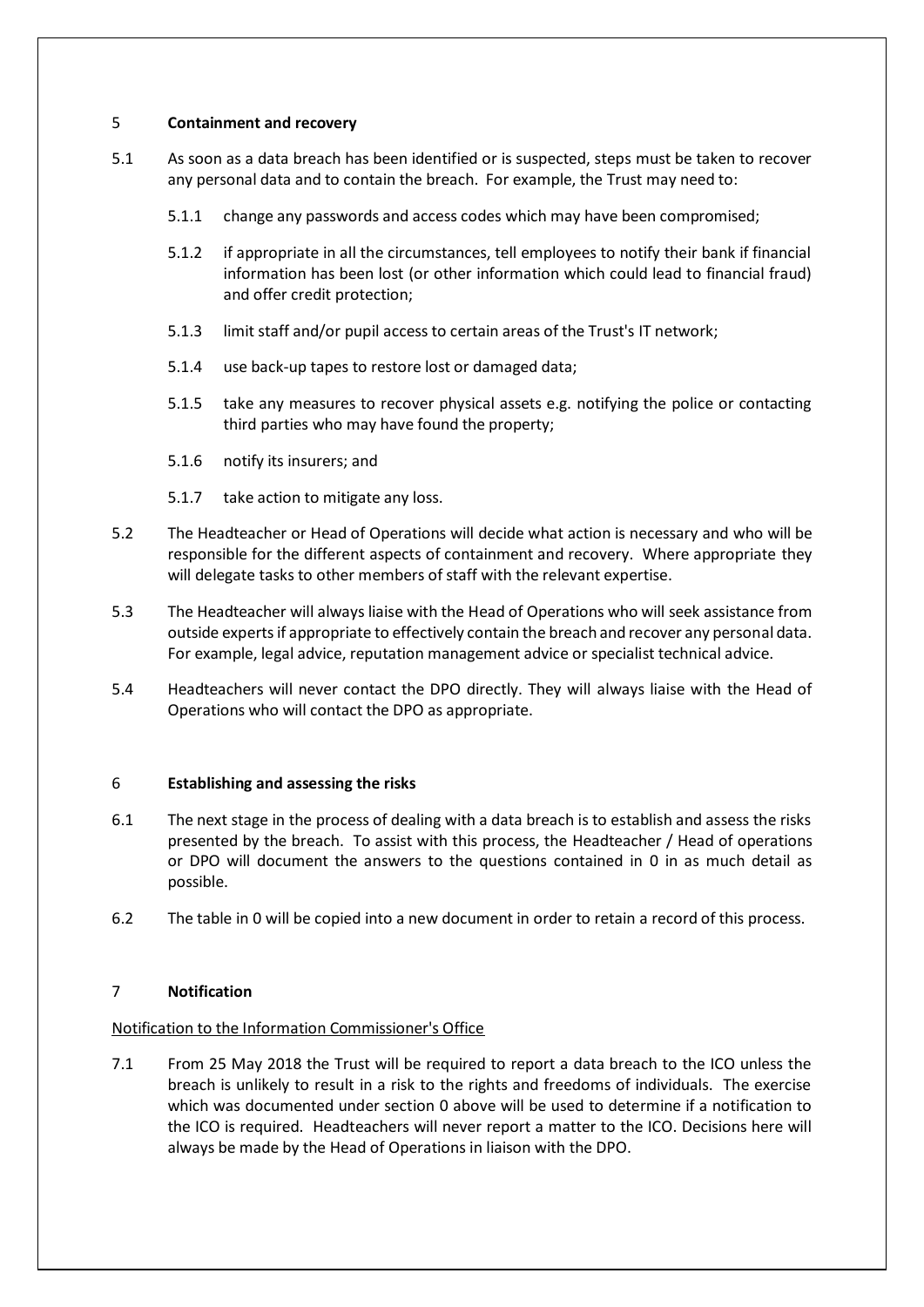- 7.2 "Risk to the Rights and freedoms of individuals" will be interpreted broadly. Please see row 5 o[f 0.](#page-12-1)
- 7.3 Any decision to not notify the ICO will be documented. It is possible that if another data breach occurs in the future that the ICO will ask why any previous breaches were not reported and the ICO is likely to ask to see evidence of any decision to not notify.
- 7.4 If the Trust decides to notify the ICO then this must be done without undue delay and where feasible within 72 hours of having become aware of the breach.

#### 7.5 **Content of the notification**

- 7.5.1 The ICO has set out procedures for notifications on their website (ico.org.uk) which will be followed.
	- (a) However, the Trust will also prepare a letter to the ICO in addition to following the ICO's procedures on the website in all but the most minor breaches because this provides the opportunity to present what has happened in a way that is advantageous to the Trust.
	- (b) The Trust may need to send this letter after the initial notification to incorporate any subsequent action taken by the Trust which may act in mitigation against ICO enforcement action.
- 7.5.2 The notification must contain as a minimum:
	- (a) a description of the nature of the data breach including where possible:
		- (i) the categories and approximate number of data subjects concerned; and
		- (ii) the categories and approximate number of personal data records concerned.
	- (b) the name and contact details of the DPO who can provide more information to the ICO if required;
	- (c) a description of the likely consequences of the data breach;
	- (d) a description of the measures taken or proposed to be taken by the Trust to address the data breach, including, where appropriate, measures to mitigate its possible adverse effects.
- 7.5.3 If it has not been possible to submit the notification to the ICO within 72 hours of becoming aware of the breach, the notification must explain the reason for this delay. For example, that the Trust has been instructed by the police to postpone the notification to the ICO.
- 7.5.4 If it is not possible to provide all of the information at the same time, the Trust will provide the information to the ICO in phases without further undue delay. For example, the Trust could make an initial notification within the 72 hour period with a more detailed response the following week once the Trust has more information on what happened.
- 7.5.5 The initial notification will include points such as the possible cause of the breach and how the Trust plans to deal with the breach including mitigation actions.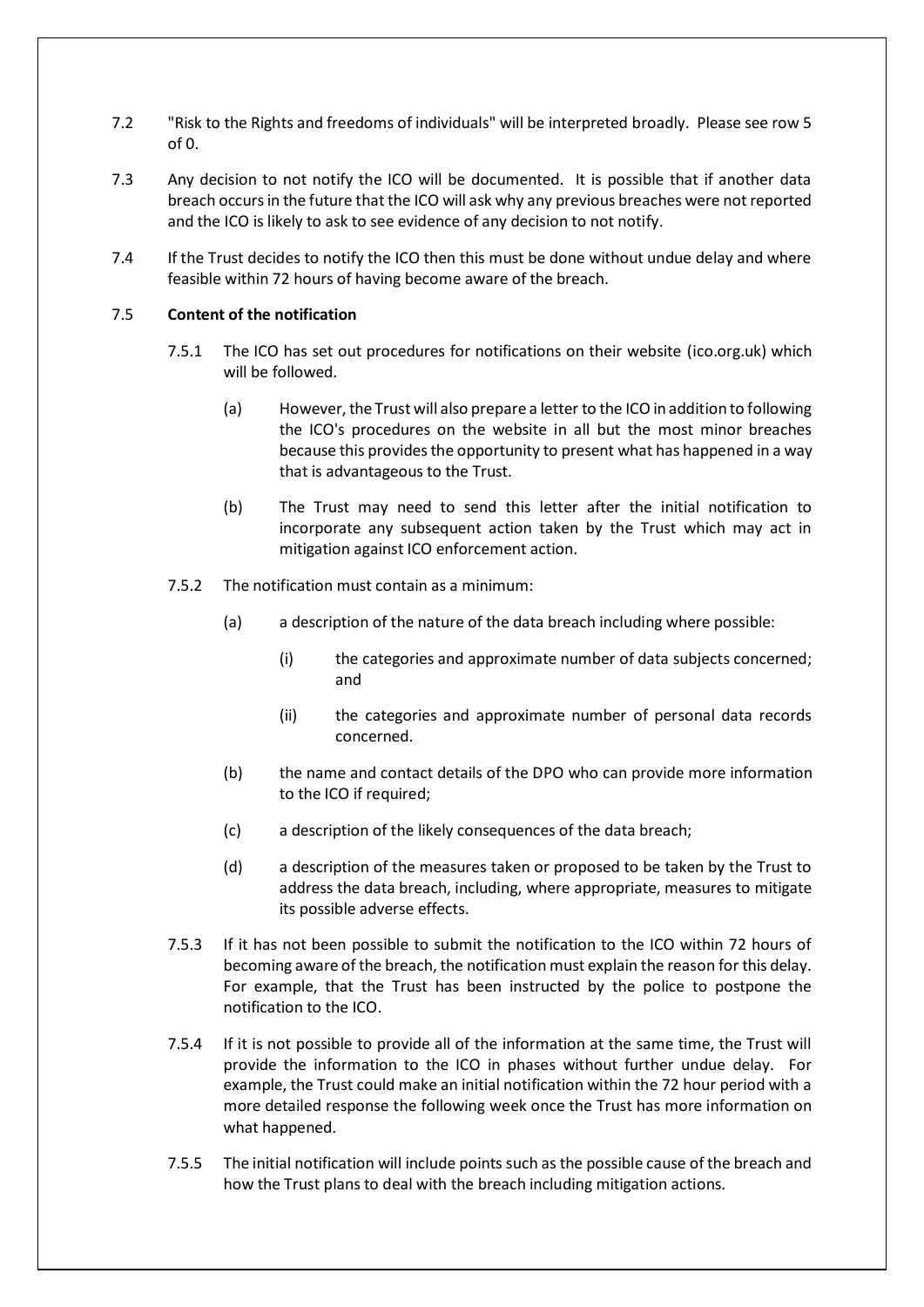7.5.6 The more detailed response will set out as clearly as possible the steps the Trust has taken to prevent a reoccurrence. The ICO is less likely to take enforcement action if it considers that the Trust has already taken steps to address what went wrong.

#### Contacting affected individuals

- <span id="page-8-0"></span>7.6 The Trust is required by the GDPR to report a data breach to the individuals whose data has been compromised (known as data subjects) where the breach is likely to result in a high risk to the rights and freedoms of individuals. It may not always be clear which individuals will be notified, for example, parents may need to be notified rather than their children.
- 7.7 The Trust will use the exercise at section [0](#page-6-1) above to assist with this decision. A notification does not need to be made where:
	- 7.7.1 the Trust had taken measures so that the data compromised was unintelligible to any person not authorised to access it (e.g. it was encrypted); or
	- 7.7.2 the Trust has managed to contain the breach or take mitigating action so that any high risk to individuals is no longer likely to materialise (e.g. an unencrypted memory stick has been recovered before anyone was able to access the data held on it).
- 7.8 If the Trust decides not to notify individuals this decision must be documented.
- 7.9 If a notification is sent this must be done so without undue delay. The Trust will work with the ICO in determining when is the most appropriate time to notify the individuals. Other outside agencies, such as the police, may also have a view regarding the timing of this notification.
- <span id="page-8-1"></span>7.10 The ICO may advise or require the Trust to notify individuals. In addition, the ICO has the authority to require a more detailed notification to be given to individuals. The ICO is given these powers under the GDPR.

#### 7.11 **Content of the notification to individuals**

- 7.12 The notification to individuals must include the following as a minimum:
	- 7.12.1 the name and contact details of the DPO who can provide more information;
	- 7.12.2 a description of the likely consequences of the data breach; and
	- 7.12.3 a description of the measures taken or proposed to be taken by the Trust to address the data breach, including, where appropriate, measures to mitigate its possible adverse effects.
- 7.13 In addition, the Trust must consider if any additional information would be helpful to data subjects. For example, instructions on measures which they can take to protect their data now or in the future.
- 7.14 The notification must be drafted in clear language. If directed at pupils the notification will be age appropriate.
- 7.15 The Committee will decide what is the most appropriate method of communication for the notification. Factors to consider include the urgency of the notification. For example, it may be appropriate to telephone individuals followed up with an email.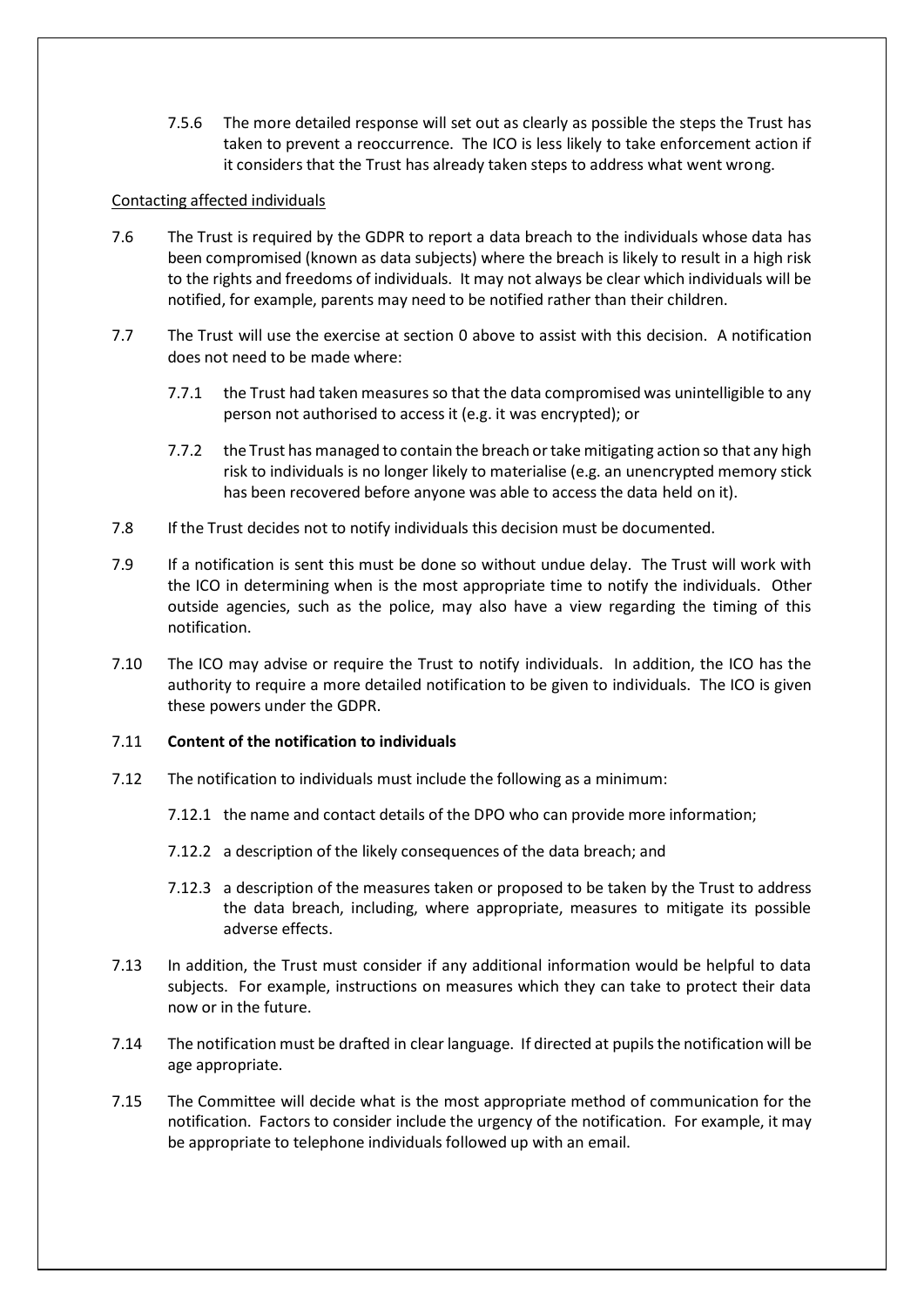#### Serious Incident Report to the Education and Skills Funding Agency

- 7.16 An academy trust's funding agreement makes it clear that the Charity Commission's guidance on serious incident reporting must be followed by academies and, accordingly, that serious incidents will be reported to the Education and Skills Funding Agency, as the principal regulator of academies, as soon as possible. Where there has been a data breach, the CEO will need to consider whether to make a serious incident report to the Education and Skills Funding Agency.
- 7.17 The CEO will consider the Charity Commission's [guidance on reporting serious incidents](https://www.gov.uk/guidance/how-to-report-a-serious-incident-in-your-charity) and in particular, the examples of what to report in the "Data breaches or loss" section of their [table of examples.](https://www.gov.uk/government/uploads/system/uploads/attachment_data/file/646315/Examples_table_what_to_report.pdf)
- 7.18 The Education and Skills Funding Agency has extensive information sharing powers with other regulators, like the ICO, so the Education and Skills Funding Agency may be aware if a serious incident report is not made. This does not absolve the CEO of the obligation to make a serious incident report, rather it increases the likelihood of the Education and Skills Funding Agency detecting a failure to do so.
- 7.19 Because of the breadth of the Charity Commission's criteria for making serious incident reports, the CEO will consider whether to make a report in light of the data breach and surrounding circumstances - even where it has not been necessary to notify the ICO.

#### Notification to the police

- 7.20 The Trust will consider whether the police need to be notified about the data breach because it is possible that a criminal offence has been committed. However, there is no legal obligation to notify the police. The following are examples of breaches where a criminal offence may have been committed:
	- 7.20.1 theft e.g. if a laptop has been stolen;
	- 7.20.2 burglary;
	- 7.20.3 if a staff member has shared or accessed personal data where this was not required as part of their professional duties e.g. a staff member shares information about a pupil with famous parents with the local press;
	- 7.20.4 the Trust's computer network has been hacked (e.g. by a pupil or a third party).
- 7.21 Action Fraud is the national fraud and cybercrime reporting centre. It can be contacted on 0300 123 2040 or using [www.actionfraud.police.uk](http://www.actionfraud.police.uk/)

#### 8 **Internal Breach Register**

- 8.1 The Trust is required to keep a register of all data breaches including those which do not meet the threshold to be reported. Staff will be trained to report all data breaches to allow the Trust to meet this requirement.
- 8.2 The DPO is responsible for keeping this register up to date. Appendix 5 is a copy of the proforma that will be used for this purpose.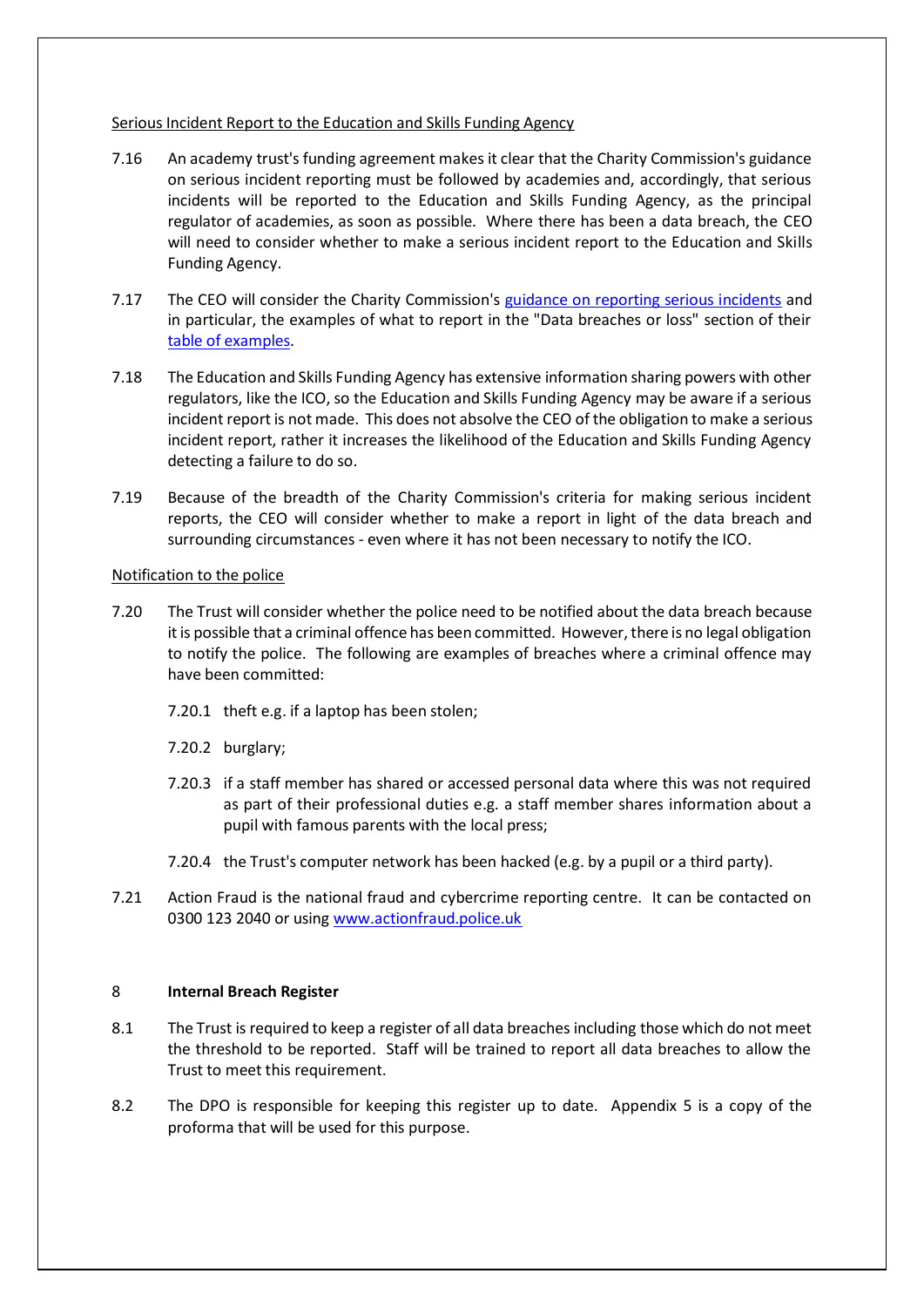#### 9 **Evaluation**

#### Evaluation of the Trust's security measures

- 9.1 The Trust is obliged under the GDPR to implement technical and organisational measures to protect personal data. The Trust regularly evaluates the effectiveness of both its organisational and technical measures.
- 9.2 Organisational measures include:
	- 9.2.1 policies for staff on their data protection obligations, including when working away from the School site;
	- 9.2.2 guidance for staff on how to use specific computer applications and software securely; and
	- 9.2.3 data protection training for staff.
- 9.3 Technical measures include:
	- 9.3.1 the use of encryption;
	- 9.3.2 limiting access to certain areas of the Trust's IT network;
	- 9.3.3 firewalls and virus protection; and
	- 9.3.4 the use of backups.
- 9.4 The DPO will establish how the existing measures could be strengthened and what additional measures should be put in place to guard against future data breaches. The DPO should consider both breaches of a similar type to that which has occurred and the risk of security breaches more broadly.
- 9.5 The DPO should consider whether legal and/or technical advice is required.
- 9.6 This exercise should be undertaken promptly because the actions taken by the Trust to improve its practices will likely be taken into account by the ICO when considering if enforcement action should be taken against the Trust.
- 9.7 Key points to consider include:
	- 9.7.1 Would improvements in the training given to staff have prevented the breach or lessened the severity of the breach?
	- 9.7.2 Can measures be taken to speed up the process of staff reporting breaches?
	- 9.7.3 Does the Trust's Information Security Policy need to be revised?
	- 9.7.4 Are changes required to the School's/Trust's IT system?
	- 9.7.5 Should the School/Trust's document management system be made more robust? For example, should staff's ability to access certain documents be limited to a greater extent.
	- 9.7.6 Does the physical security of the School/Trust, particularly in areas where personal data is kept, need to be improved?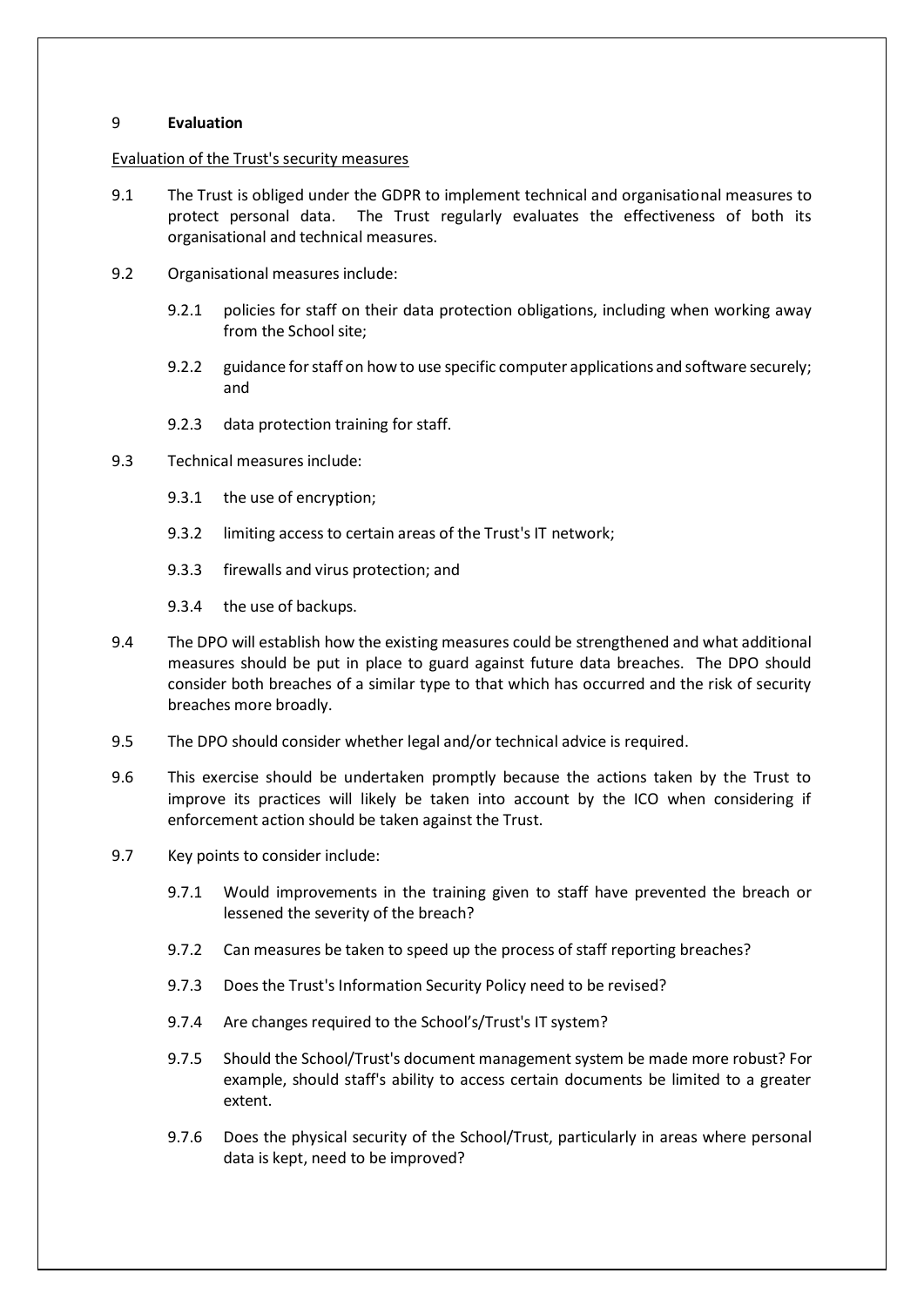- <span id="page-11-0"></span>9.7.7 Do the Trust's remote working practices need to change?
- 9.7.8 Does the Trust need more robust procedures around staff using their own devices for School work?
- 9.7.9 Do the Trust's contracts with processors (e.g. a Cloud storage provider) need to be revised?
- 9.7.10 Does the Trust need to do more robust due diligence on its processors?
- 9.7.11 If any IT services providers were contracted by the Trust to carry out work related to information security was the service provided adequate?
- 9.8 The DPO should report the outcome of the evaluation to the relevant school Headteacher and Head of Operations of the Trust before implementing any necessary changes.

Evaluation of the Trust's response to the data breach

- 9.9 When the immediate action has been taken following the data breach, the Trust should evaluate how its initial response to the breach could have been better.
- 9.10 Key points to consider:
	- 9.10.1 Was the breach reported to the Headteacher / Head of Operations immediately? If not, what action can be taken to speed up the process of contacting a senior member of staff.
	- 9.10.2 Were all possible measures taken to recover the data promptly?
	- 9.10.3 Could more have been done to contain the breach as quickly as possible?
	- 9.10.4 If one of the Trust's processors (e.g. a payroll supplier) was either responsible for the breach, or discovered the breach, was this notified to the Trust without undue delay? If not, what measures can be put in place to improve this communication in the future?

#### 10 **Tactical considerations**

10.1 The Trust should refer t[o Appendix 4](#page-17-0) which outlines tactical and supplemental considerations. For example, is any pupil disciplinary action required?

#### 11 **Monitoring and review**

- 11.1 The Head of Operations in liaison with the DPO should ensure that this policy is regularly reviewed and updated as required.
- 11.2 This policy should be reviewed following any data breach at the Trust which meets the threshold to be reported to the ICO.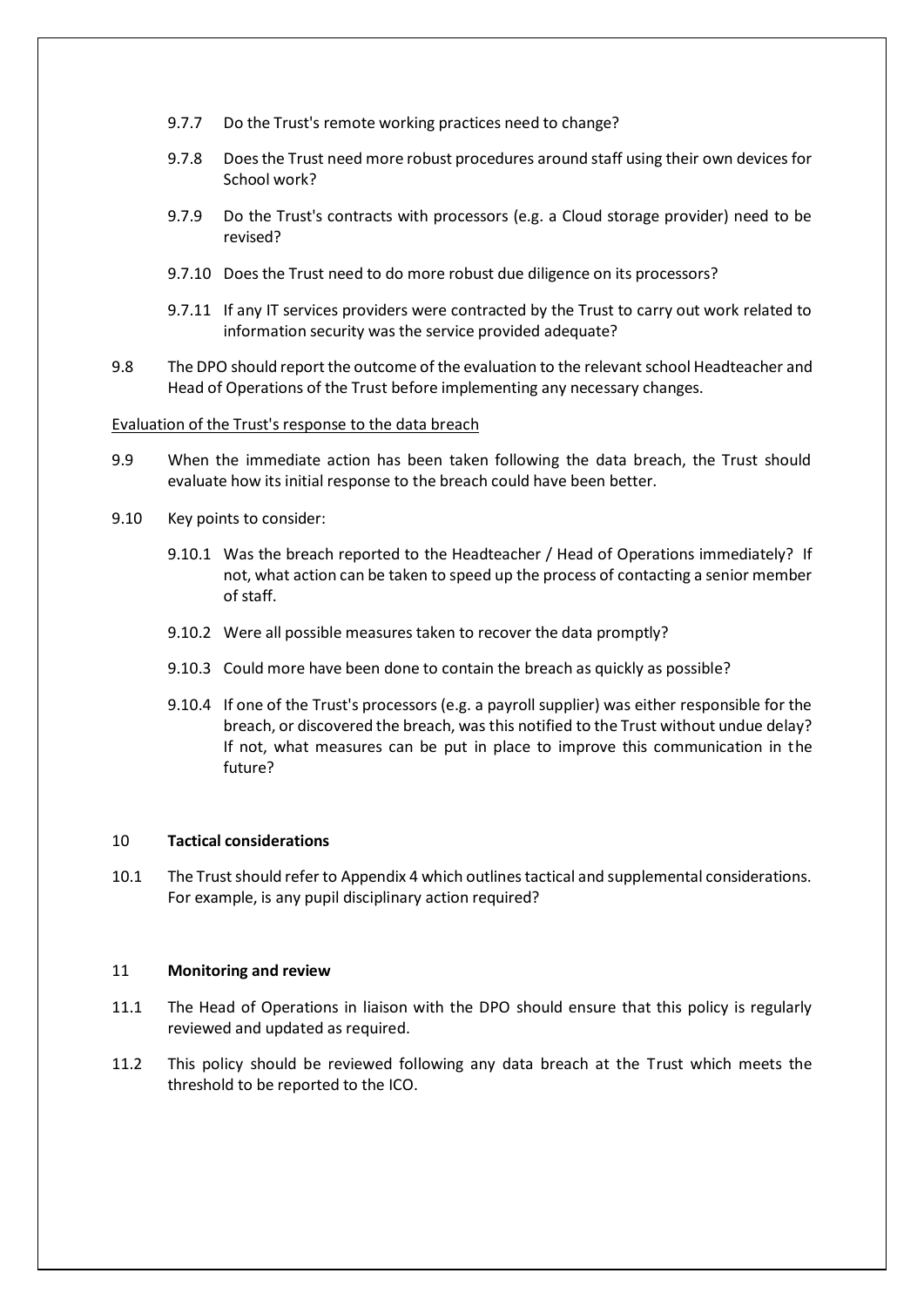### **Appendix 1 Examples of data breaches and the next steps**

<span id="page-12-2"></span><span id="page-12-1"></span><span id="page-12-0"></span>

| <b>Example of breach</b>                                                                                                                             | <b>Containment and Recovery</b>                                                                                                                              | <b>Establishing and Assessing the Notification</b><br><b>Risks</b> |                                                                                                                                                                                                                                                                                        | <b>Evaluation of the Trust's</b><br>response to the data breach                                                |
|------------------------------------------------------------------------------------------------------------------------------------------------------|--------------------------------------------------------------------------------------------------------------------------------------------------------------|--------------------------------------------------------------------|----------------------------------------------------------------------------------------------------------------------------------------------------------------------------------------------------------------------------------------------------------------------------------------|----------------------------------------------------------------------------------------------------------------|
| A staff member leaves papers<br>containing information about<br>pupils' academic performance<br>on a train. The papers were<br>not in a locked case. | The Trust should find out if it<br>is possible to retrieve the<br>papers. For example, by<br>calling the train company's<br>lost property department.        | The Trust should work through<br>the questions in 0 below.         | If the papers are not retrieved,<br>then this breach will need to<br>be notified to the ICO.<br>Whether a notification to the<br>pupils and their parents is<br>required will depend upon the<br>nature of the personal data.<br>The Trust should consult<br>section 7 of this policy. | The Trust should work<br>through sections 9.9 to Error!<br>Reference source not found.<br>of the policy above. |
| Ransomware locks electronic<br>files containing personal data.                                                                                       | The Trust should have a back-<br>up of the data and should also<br>ensure that its systems are<br>secured (e.g. that the<br>ransomware has been<br>removed). | The Trust should work through<br>the questions in 0 below.         | Depends on factors such as<br>whether the Trust was able to<br>recover the data and whether<br>there is any other risk to the<br>Trust's systems                                                                                                                                       | The Trust should work<br>through sections 9.9 to Error!<br>Reference source not found.<br>of the policy above. |
| Sending an email containing<br>personal data to the incorrect<br>recipient.                                                                          | Use the recall email feature if<br>available.<br>Consider calling the<br>unintended recipient and<br>asking them to delete the<br>email                      | The Trust should work through<br>the questions in 0 below.         | Depends on the sensitivity of<br>any personal data contained in<br>the email, whether the<br>unintended recipient has<br>agreed to delete it etc.                                                                                                                                      | The Trust should work<br>through sections 9.9 to Error!<br>Reference source not found.<br>of the policy above. |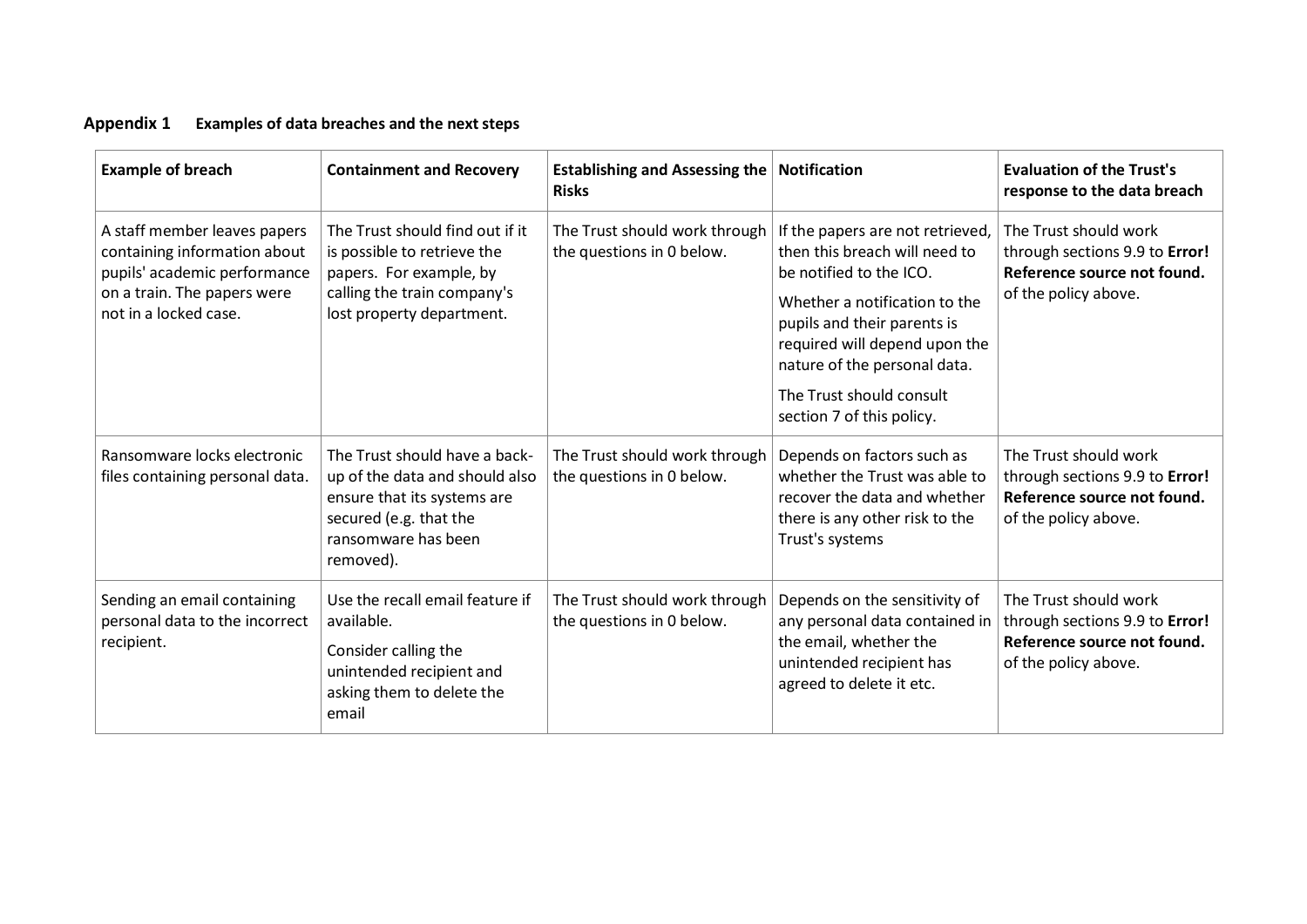|    | Question                                                                                                                                         |                                                                                                                                                                                              | Response |
|----|--------------------------------------------------------------------------------------------------------------------------------------------------|----------------------------------------------------------------------------------------------------------------------------------------------------------------------------------------------|----------|
| 1. | Precisely what data has been (or is thought to have been) lost, damaged or<br>compromised?                                                       |                                                                                                                                                                                              |          |
| 2. | Is any of the data Critical Personal Data as defined in the Trust's Data Protection<br>Policy for Staff and Information Security? This would be: |                                                                                                                                                                                              |          |
|    | i.                                                                                                                                               | information concerning child protection matters;                                                                                                                                             |          |
|    | ii.<br>information about serious or confidential medical conditions and<br>information about special educational needs;                          |                                                                                                                                                                                              |          |
|    | iii.                                                                                                                                             | information concerning serious allegations made against an individual<br>(whether or not the allegation amounts to a criminal offence and<br>whether or not the allegation has been proved); |          |
|    | financial information (for example about parents and staff);<br>iv.                                                                              |                                                                                                                                                                                              |          |
|    | information about an individual's racial or ethnic origin; and<br>v.                                                                             |                                                                                                                                                                                              |          |
|    | political opinions;<br>vi.                                                                                                                       |                                                                                                                                                                                              |          |
|    | religious beliefs or other beliefs of a similar nature;<br>vii.                                                                                  |                                                                                                                                                                                              |          |
|    | viii.<br>trade union membership;                                                                                                                 |                                                                                                                                                                                              |          |
|    | ix.                                                                                                                                              | physical or mental health or condition;                                                                                                                                                      |          |
|    | x.                                                                                                                                               | genetic information;                                                                                                                                                                         |          |
|    | xi.                                                                                                                                              | sexual life;                                                                                                                                                                                 |          |

## **Appendix 2 Establishing and Assessing the Risks Presented by the Data Breach**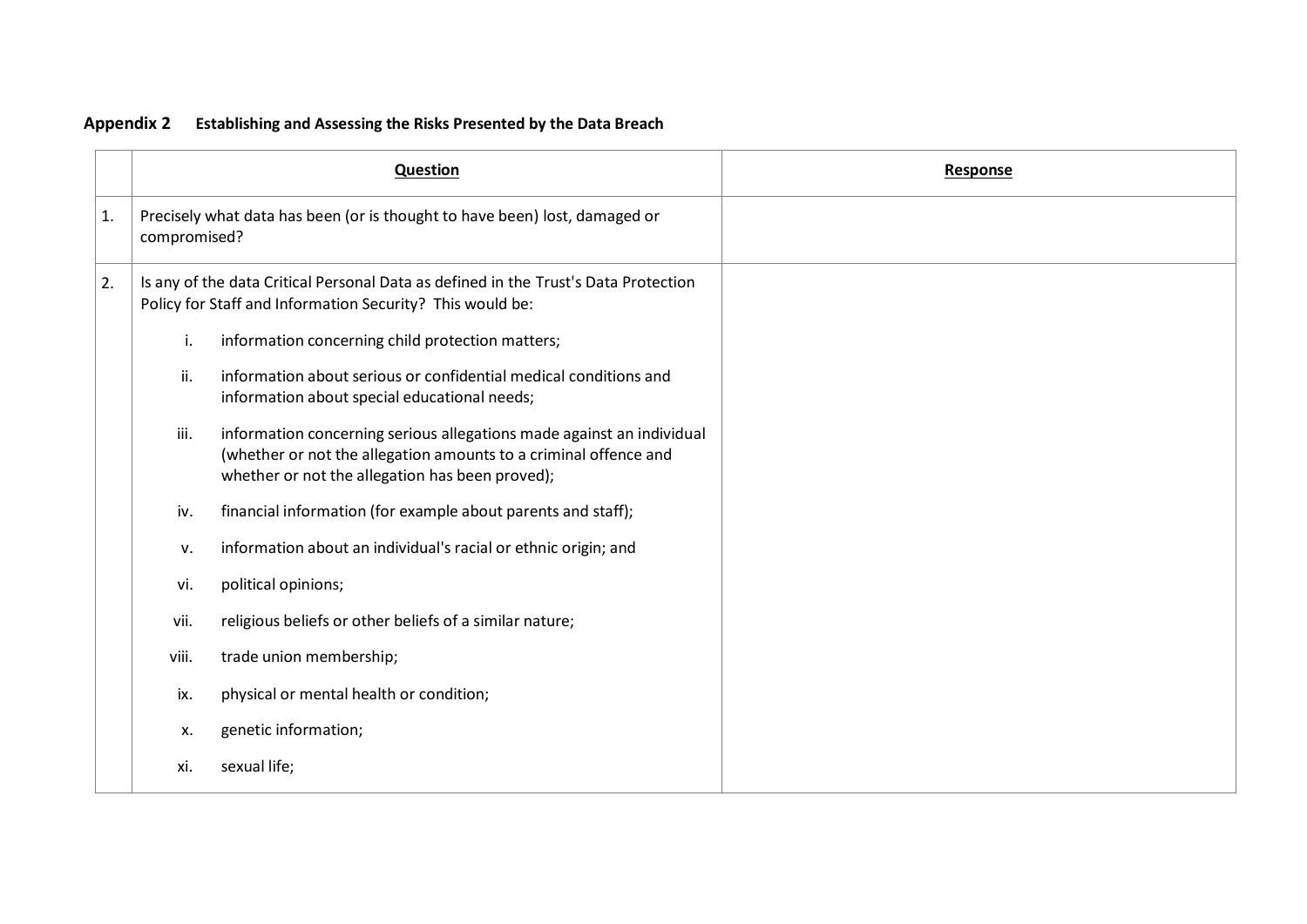|    | information relating to actual or alleged criminal activity; and<br>xii.                                                                                               |
|----|------------------------------------------------------------------------------------------------------------------------------------------------------------------------|
|    | biometric information (e.g. a pupil's fingerprints following a criminal<br>xiii.<br>investigation).                                                                    |
|    | If any of these types of data are involved this makes the breach more serious.                                                                                         |
| 3. | Who are the affected individuals e.g. staff, parents, pupils, third parties?                                                                                           |
| 4. | How many individuals have definitely been affected and how many potentially<br>affected in a worst case scenario?                                                      |
| 5. | What harm might be caused to individuals (not to the Trust)? The individuals<br>do not necessarily need to be those whose personal data was involved in the<br>breach. |
|    | Harm should be interpreted broadly, for example to include:                                                                                                            |
|    | distress;<br>(a)                                                                                                                                                       |
|    | discrimination;<br>(b)                                                                                                                                                 |
|    | loss of confidentiality;<br>(c)                                                                                                                                        |
|    | financial damage;<br>(d)                                                                                                                                               |
|    | identity theft;<br>(e)                                                                                                                                                 |
|    | (f)<br>physical harm; and                                                                                                                                              |
|    | reputational damage.<br>(g)                                                                                                                                            |
|    |                                                                                                                                                                        |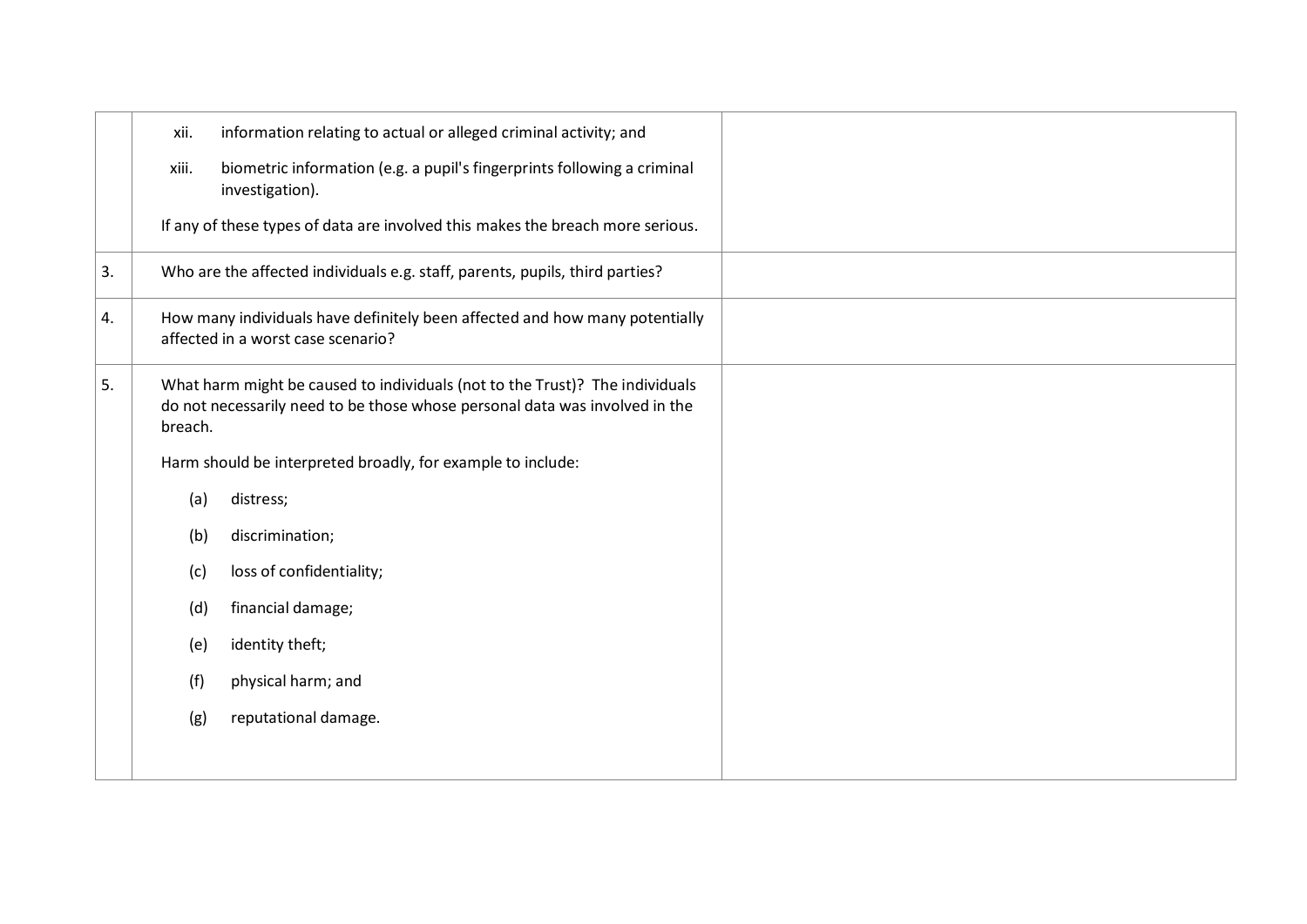| 6. | What harm might be caused to the Trust? For example, reputational damage and<br>financial loss.                                                 |                                                                                                                                                                                                           |  |  |
|----|-------------------------------------------------------------------------------------------------------------------------------------------------|-----------------------------------------------------------------------------------------------------------------------------------------------------------------------------------------------------------|--|--|
| 7. | What mitigating factors may have lessened the risks presented by the breach? The<br>following questions may assist when considering this point. |                                                                                                                                                                                                           |  |  |
|    | (a)                                                                                                                                             | Were any physical protections in place to limit the impact of the<br>breach e.g. was the data contained in a locked case when it was<br>lost/stolen?                                                      |  |  |
|    | (b)                                                                                                                                             | Were any technical protections in place e.g. was the data protected<br>by encryption?                                                                                                                     |  |  |
|    | (c)                                                                                                                                             | Have measures been taken to contain the breach e.g. have banks<br>being notified where financial information has been compromised?                                                                        |  |  |
|    | (d)                                                                                                                                             | Have measures been taken to recover the data e.g. has lost data been<br>found before being seen by any unauthorised party or have back-ups<br>been used where electronic information was lost or damaged? |  |  |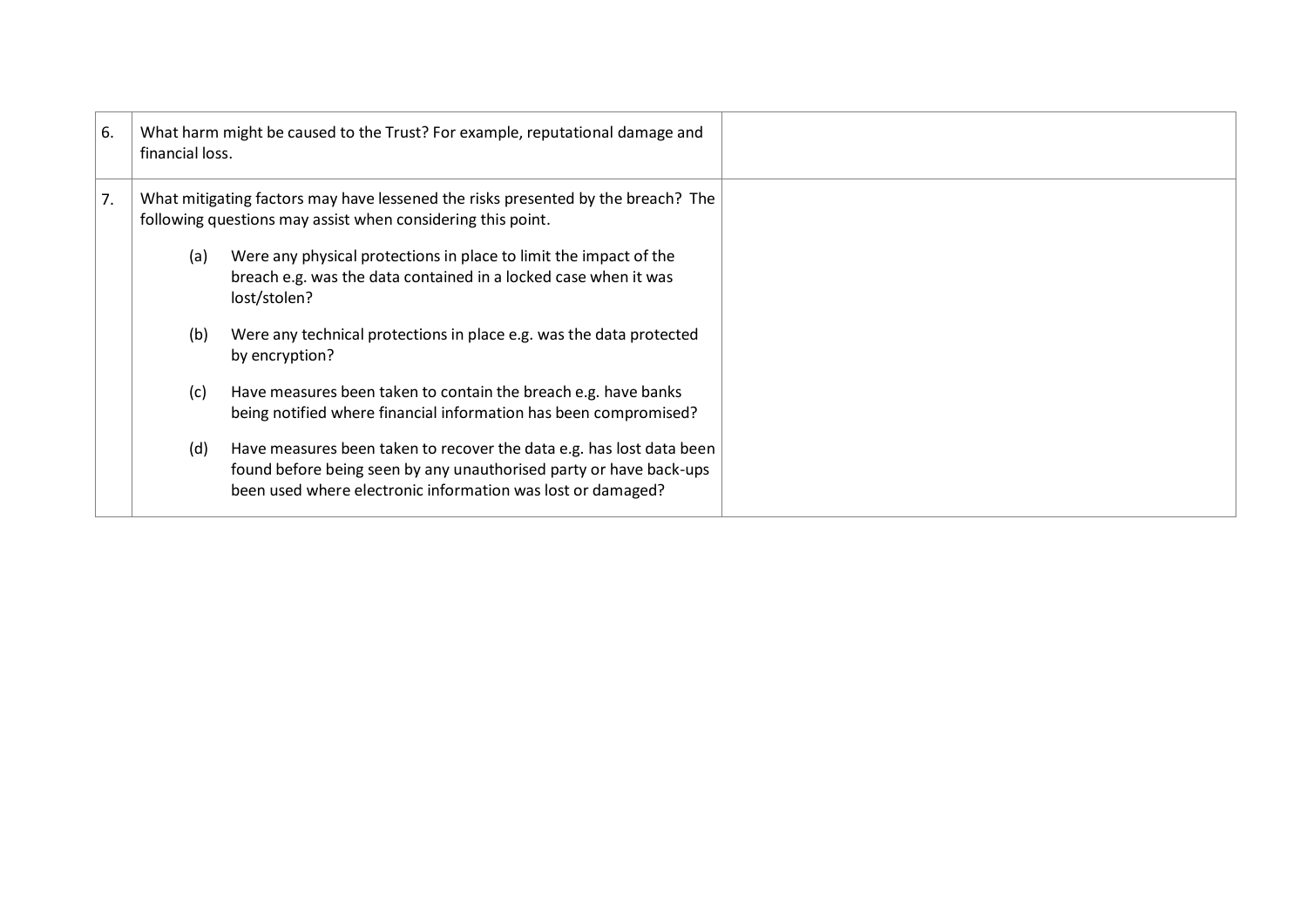#### **Appendix 3 External advice**

#### **Legal advice**

The Trust should consider taking legal advice in relation to the following. Please note that this is not an exhaustive list but should be used as a guide.

- 1. Determining whether to notify the ICO and the data subjects.
- 2. Drafting the notification to the ICO and the data subjects.
- 3. Drafting a serious incident report to the Education and Skills Funding Agency.
- 4. Any correspondence with other external agencies such as the Department for Education.
- 5. Any communications with the police.
- 6. The decision to notify the Trust's insurers.
- 7. Any communications with staff members, pupils and parents.
- 8. Any disciplinary action in relation to pupils or staff.
- 9. Establishing whether there is a risk that an affected individual might bring a legal claim against the Trust.

#### **Reputation management**

The Trust should consider obtaining advice regarding reputation management. This advice may be provided by solicitors or by other specialists. As above, this is not an exhaustive list but should be used as a guide.

The following circumstances in particular may require specialist advice:

- 1. If the data breach becomes widely known to the parental community.
- 2. If news of the breach becomes known outside of the Trust community.
- 3. If the media report on the breach or ask the Trust for a statement.
- 4. If the ICO take enforcement action which may become public knowledge.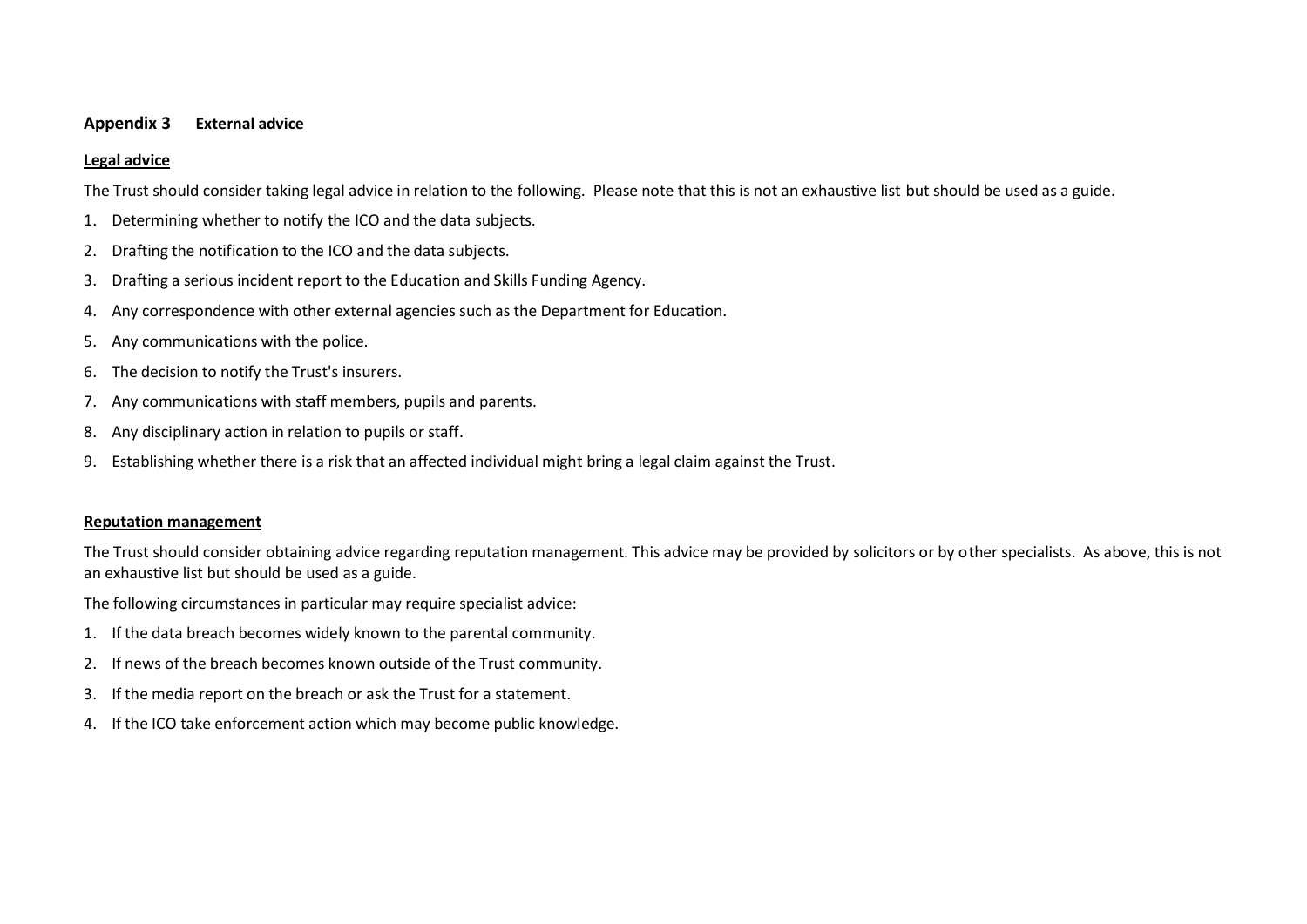### **Appendix 4 Tactical and supplemental considerations**

This appendix should be completed to assist the Trust in checking that all issues surrounding the data breach have been considered. It is not an exhaustive list but may assist when handling the consequences of a data breach.

<span id="page-17-0"></span>

| Supplemental issue        | <b>Considerations</b> |  |  |  |
|---------------------------|-----------------------|--|--|--|
| Pupil welfare             |                       |  |  |  |
| Staff welfare             |                       |  |  |  |
| Parental complaints       |                       |  |  |  |
| Staff disciplinary action |                       |  |  |  |
| Pupil disciplinary action |                       |  |  |  |
| Reputation management     |                       |  |  |  |
| Risks of legal claims     |                       |  |  |  |
| Possible ICO action       |                       |  |  |  |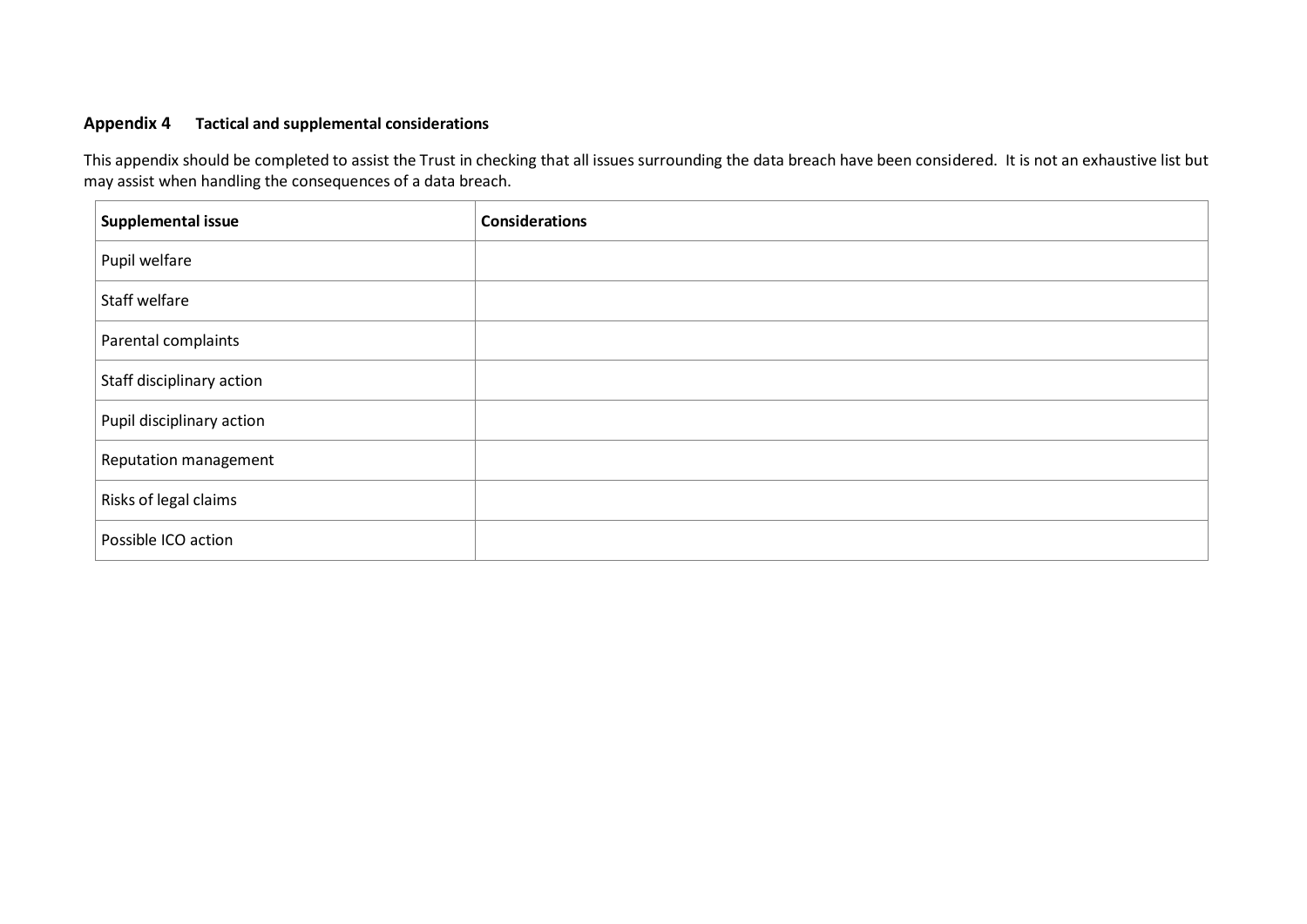#### **Appendix 5 Data Breach Register**

Under the GDPR we are required to keep a record of all personal data breaches even if the breach does not meet the threshold to be reported to the ICO. A copy of the table below will be used as the Trust's register. This register must be kept highly confidential and only accessed by those staff who need to use it. The ICO may request to see this register to check that the Trust is complying with its obligations under the GDPR.

The Data Protection Officer is responsible for keeping this register up to date.

| Date of breach | <b>Outline of facts</b> | <b>Effect of the breach</b> | <b>Remedial action taken</b> | Regulatory bodies informed<br>if any e.g. ICO |
|----------------|-------------------------|-----------------------------|------------------------------|-----------------------------------------------|
|                |                         |                             |                              |                                               |
|                |                         |                             |                              |                                               |
|                |                         |                             |                              |                                               |
|                |                         |                             |                              |                                               |
|                |                         |                             |                              |                                               |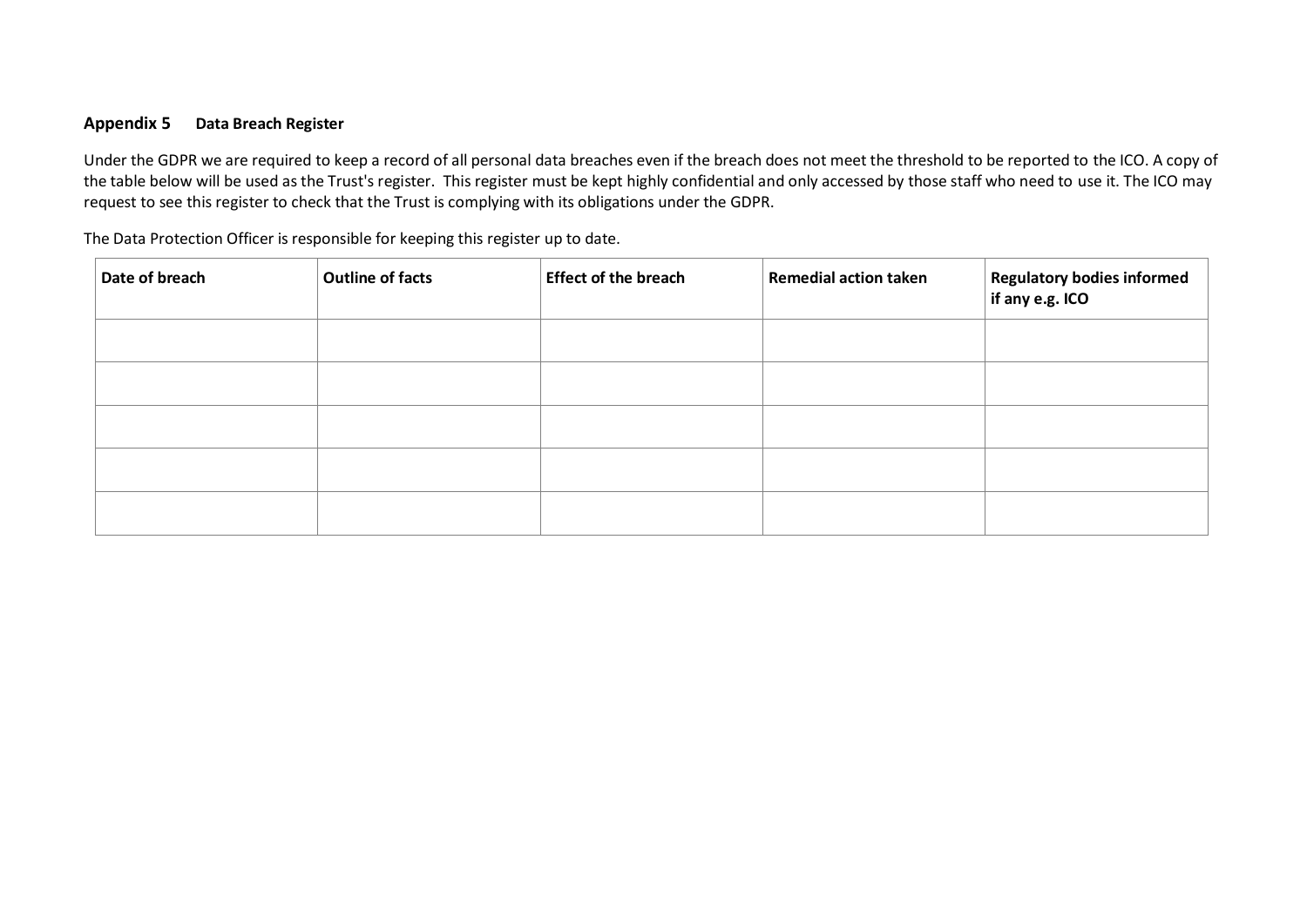#### **Appendix 6 – Flow diagram re actions if a breach is suspected**